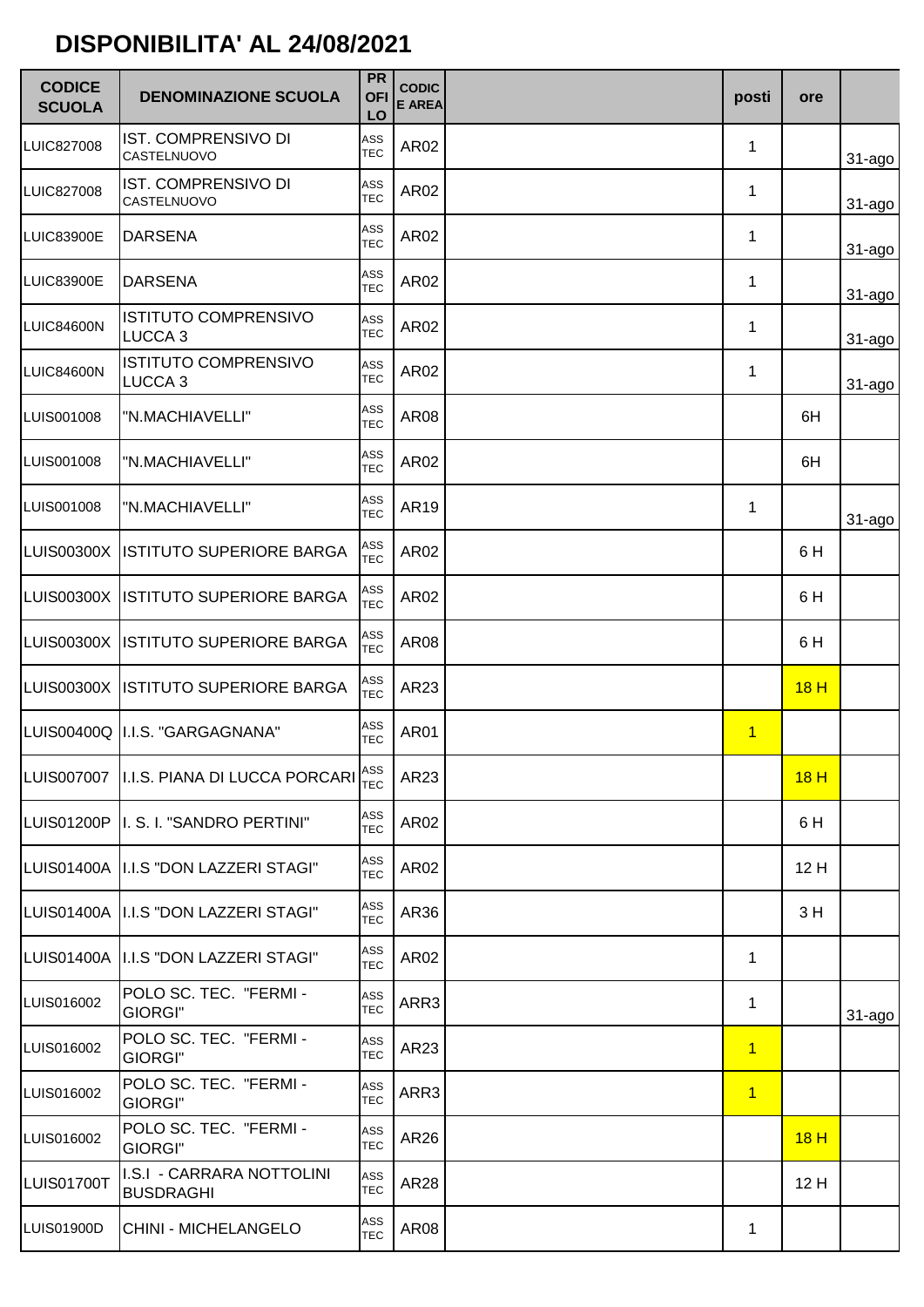| LUIS01900D | <b>CHINI - MICHELANGELO</b>                     | ASS<br><b>TEC</b> | AR02        |   | 18H |        |
|------------|-------------------------------------------------|-------------------|-------------|---|-----|--------|
| LUIS02100D | I.S.I - G. MARCONI                              | ASS<br><b>TEC</b> | AR02        | 1 |     | 31-ago |
| LUIS023005 | I. ISTRUZIONE SUP.RE<br>"C.PIAGGIA"             | ASS<br><b>TEC</b> | AR02        |   | 6H  |        |
| LUIS023005 | I. ISTRUZIONE SUP.RE<br>"C.PIAGGIA"             | ASS<br><b>TEC</b> | AR02        |   | 18H |        |
| LUPC010009 | LICEO "G.CARDUCCI"<br><b>VIAREGGIO</b>          | ASS<br><b>TEC</b> | <b>AR08</b> | 1 |     | 31-ago |
| LUPS020003 | L.S. "BARSANTI E MATTEUCCI"<br><b>VIAREGGIO</b> | ASS<br><b>TEC</b> | AR02        |   | 18H |        |
|            | LUIS01800N   I.I.S. "GALILEO ARTIGLIO"          | ASS<br><b>TEC</b> | AR03        | 1 |     |        |
|            | LUIS01800N   I.I.S. "GALILEO ARTIGLIO"          | ASS<br><b>TEC</b> | AR02        | 1 |     |        |
|            |                                                 |                   |             |   |     |        |
|            |                                                 |                   |             |   |     |        |
|            |                                                 |                   |             |   |     |        |
|            |                                                 |                   |             |   |     |        |
|            |                                                 |                   |             |   |     |        |
|            |                                                 |                   |             |   |     |        |